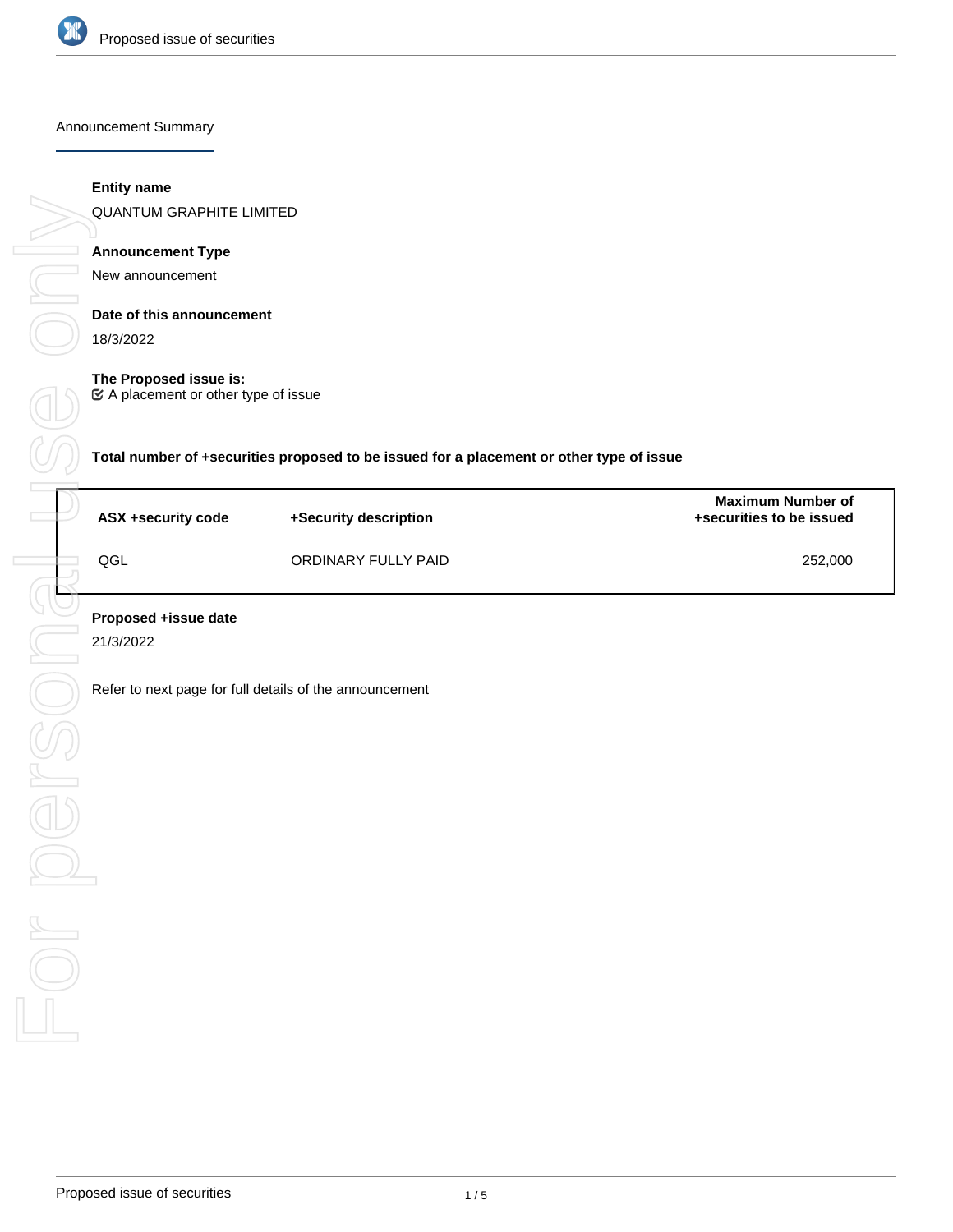

## Part 1 - Entity and announcement details

# **1.1 Name of +Entity**

# QUANTUM GRAPHITE LIMITED

We (the entity named above) give ASX the following information about a proposed issue of +securities and, if ASX agrees to +quote any of the +securities (including any rights) on a +deferred settlement basis, we agree to the matters set out in Appendix 3B of the ASX Listing Rules.

If the +securities are being offered under a +disclosure document or +PDS and are intended to be quoted on ASX, we also apply for quotation of all of the +securities that may be issued under the +disclosure document or +PDS on the terms set out in Appendix 2A of the ASX Listing Rules (on the understanding that once the final number of +securities issued under the +disclosure document or +PDS is known, in accordance with Listing Rule 3.10.3C, we will complete and lodge with ASX an Appendix 2A online form notifying ASX of their issue and applying for their quotation).

**1.2 Registered Number Type**

**Registration Number**

ACN

008101979

**1.3 ASX issuer code**

QGL

# **1.4 The announcement is**

New announcement

18/3/2022

# **1.6 The Proposed issue is:**

 $\mathfrak{C}$  A placement or other type of issue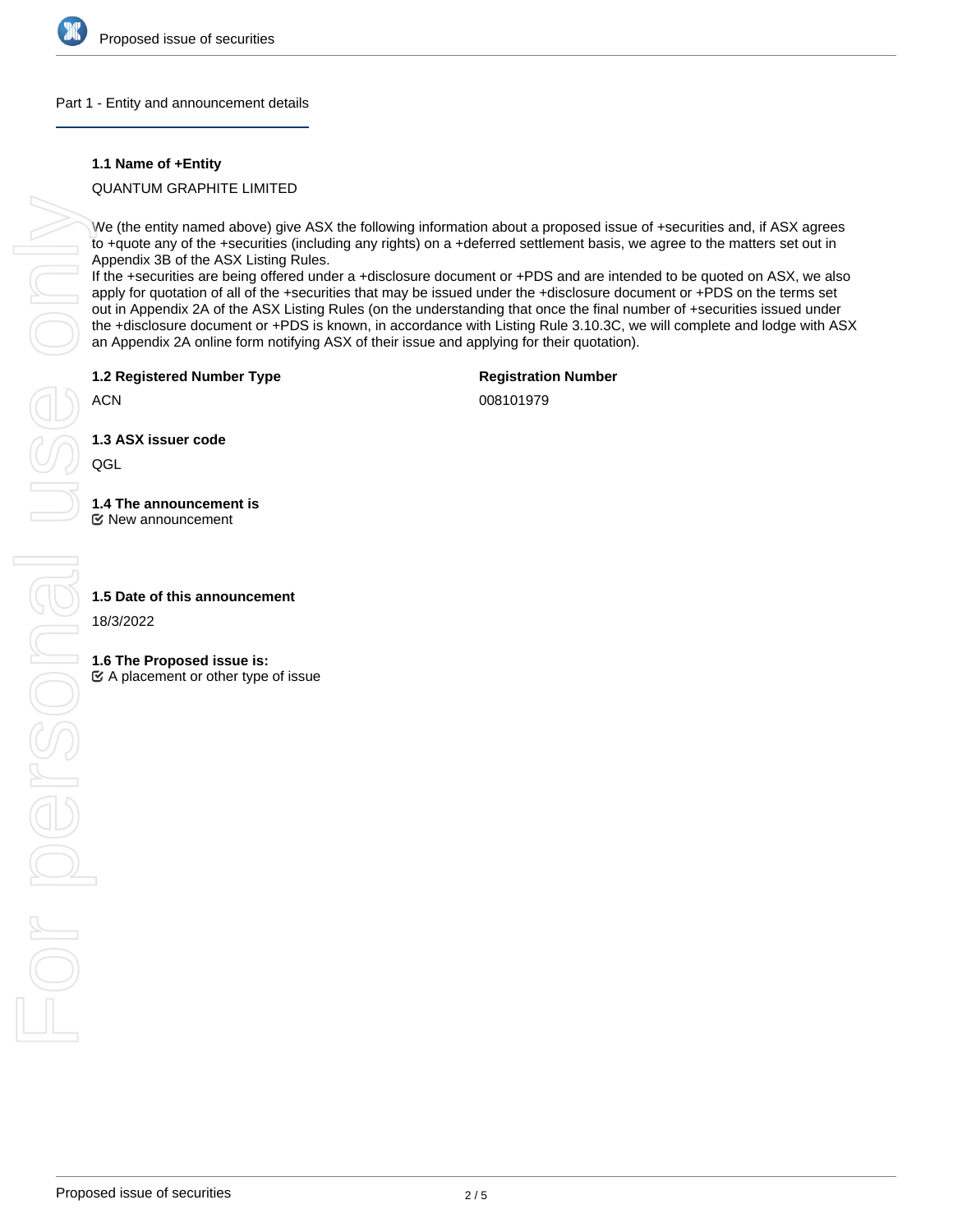

Part 7 - Details of proposed placement or other issue

Part 7A - Conditions

**7A.1 Do any external approvals need to be obtained or other conditions satisfied before the placement or other type of issue can proceed on an unconditional basis?** No

Part 7B - Issue details

**Is the proposed security a 'New class' (+securities in a class that is not yet quoted or recorded by ASX) or an 'Existing class' (additional securities in a class that is already quoted or recorded by ASX)?** Existing class

**Will the proposed issue of this +security include an offer of attaching +securities?** No

Details of +securities proposed to be issued

### **ASX +security code and description**

QGL : ORDINARY FULLY PAID

### **Number of +securities proposed to be issued**

252,000

### **Offer price details**

**Are the +securities proposed to be issued being issued for a cash consideration?** No

### **Please describe the consideration being provided for the +securities**

Provision of services

**Please provide an estimate of the AUD equivalent of the consideration being provided for the +securities** 76,560.000000

**Will these +securities rank equally in all respects from their issue date with the existing issued +securities in that class?** Yes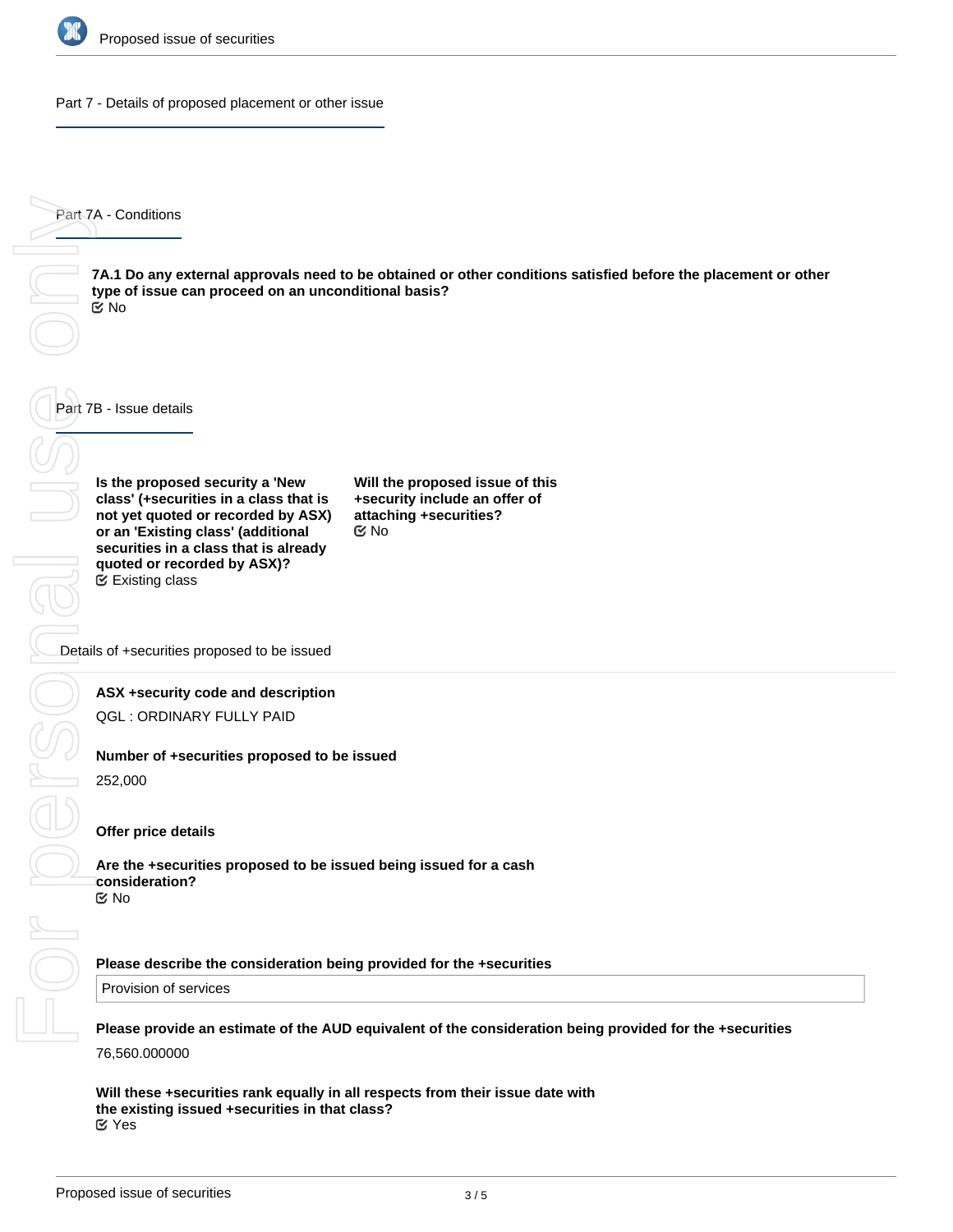

Part 7C - Timetable

**7C.1 Proposed +issue date**

21/3/2022

Part 7D - Listing Rule requirements

**7D.1 Has the entity obtained, or is it obtaining, +security holder approval for the entire issue under listing rule 7.1?** No

**7D.1b Are any of the +securities proposed to be issued without +security holder approval using the entity's 15% placement capacity under listing rule 7.1?** Yes

**placement capacity under listing rule 7.1?**

252,000

**7D.1b (i) How many +securities are proposed to be issued without security holder approval using the entity's 15%**<br>placement capacity under listing rule 7.1?<br>**252,000**<br>**7D.1c Are any of the +securities proposed to be issue 7D.1c Are any of the +securities proposed to be issued without +security holder approval using the entity's additional 10% placement capacity under listing rule 7.1A (if applicable)?** No

**7D.2 Is a party referred to in listing rule 10.11 participating in the proposed issue?** No

**7D.3 Will any of the +securities to be issued be +restricted securities for the purposes of the listing rules?** No

**7D.4 Will any of the +securities to be issued be subject to +voluntary escrow?** No

Part 7E - Fees and expenses

**7E.1 Will there be a lead manager or broker to the proposed issue?** No

**7E.2 Is the proposed issue to be underwritten?** No